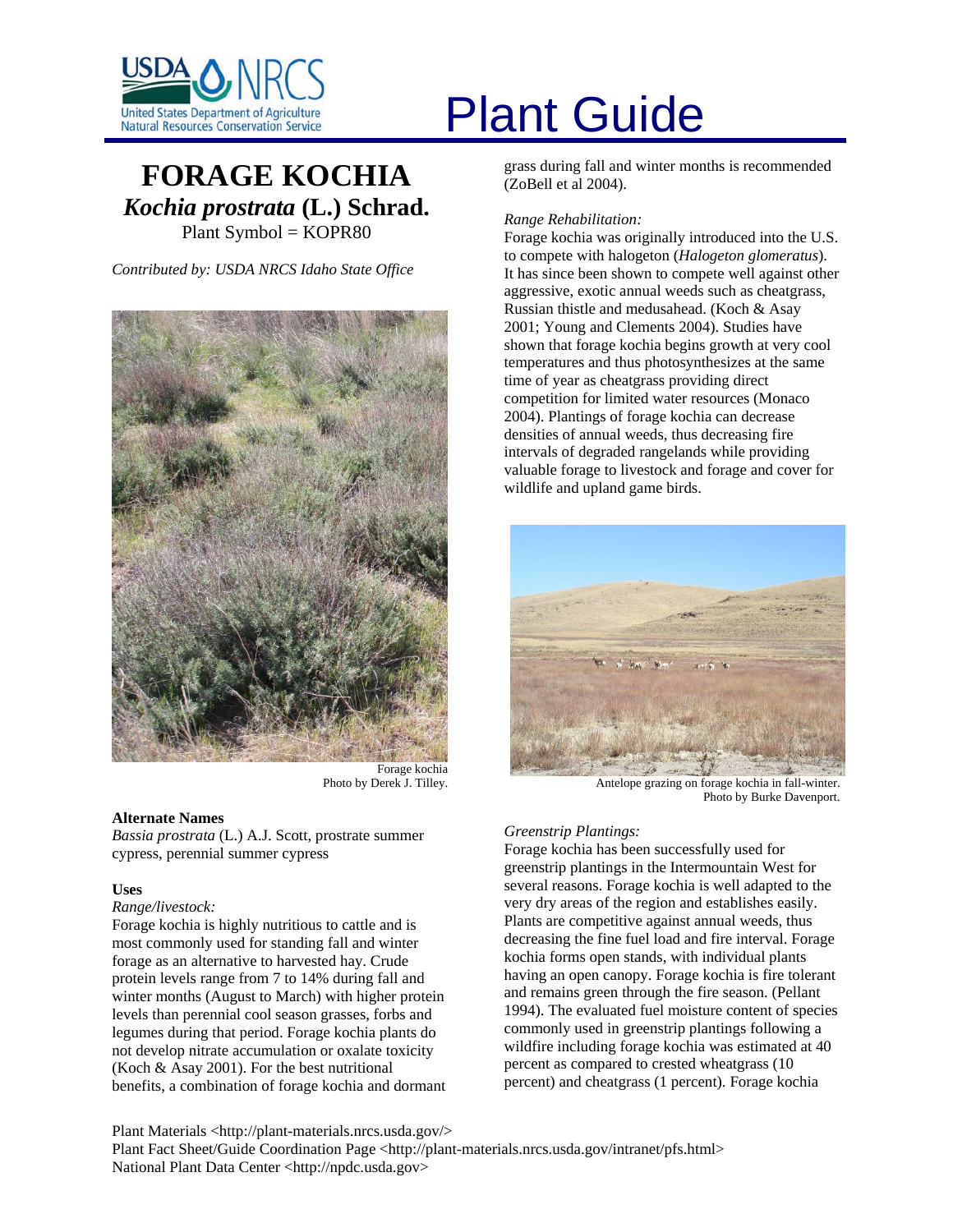plants will burn with sufficient fuel but the plants quickly recover (Monsen and Kitchen 1999). Studies show that forage kochia reduces flame intensity and can suppress or even stop wildfires (Harrison et al 2002).



Forage kochia firebreak Photo by Mike Pellant.

#### **Status**

Consult the PLANTS Web site and your State Department of Natural Resources for this plant's current status (e.g. state noxious status).

# **Description**

# *General*:

Goosefoot Family (Chenopodiaceae). Forage kochia is an introduced, semi-evergreen, half-shrub. Plants are 0.3 to 1 m (1 to 3 ft) tall with a deep tap root and an extensive fibrous root system, and it may live up to 10 to15 years. Although it is commonly only medium-lived, it readily re-establishes from seed. Leaves are linear, 3 to 12 mm long (0.1 to 0.5 inches) and hairy. Flowers are clustered on a spicate to paniculate inflorescence in the upper stems. Seed stalks and upper stems turn red in late summer and fall, while the lower branches retain a green appearance year round. (Harrison et al 2000). Flowers bloom from July to September (McArthur and Monsen 2004).

Forage kochia should not be confused with its weedy relative, *Kochia scoparia*. Forage kochia differs in that it is a perennial shrub and not an annual herb.

# *Distribution*:

This species has been successfully seeded in Arizona, Colorado, Idaho, Montana, Nevada, New Mexico, Oregon, Texas, Utah, Washington and Wyoming at elevations ranging from 490 to 2,200 meters (1,600 to 7,300 ft). For current distribution, consult the Plant Profile page for this species on the PLANTS Web site.

# *Habitat*:

Forage kochia is well adapted to a broad range of growing conditions found in the Intermountain West. Plants are commonly found in shadscale-saltbush, (saline desert and desert shrub), sagebrush steppe and piñon-juniper communities where it has been planted as a greenstrip species or for rangeland rehabilitation.

#### **Adaptation**

Forage kochia is well suited to rangelands receiving 15 to 40 cm annual precipitation (6 to 16 inches), and is adapted to a wide range of soil textures including sands, gravels, clays, silts and loams. Plants do best in medium-textured soils. Forage kochia is highly saline and sodic tolerant. Plants perform well and will spread in high saline sites including slick spots (Harrison et al 2000). Stevens et al (1984) reported that forage yields were not reduced when forage kochia plants were grown in soil salinity of 17.0  $mmho/cm<sup>2</sup>$ .

# **Establishment**

Best establishment comes from dormant fall or winter seedings which allow the seed to germinate and begin growth very early in the spring. Seed should be broadcast, aerially seeded, or drilled onto the soil surface which have been lightly disturbed by harrowing or spread directly onto snow. Seed drilled and pressed into soil to depths more than 1/16 inches (1.5 mm) will rarely germinate or establish. Burning prior to seeding has positively affected establishment (Monaco et al 2003). Aerial seeding should be performed at altitudes from 50 to 70 meters (165 to 230 ft) with wind velocities less than 13 feet per second (Harrison et al 2000).

For wildlife plantings, forage kochia should be used as part of a seed mixture. Seeding rates range from 0.025 to 0.25 lb PLS per acre depending on conditions and objectives. Planting 0.025 lb PLS per acre as a seed mixture component provides approximately 400 plants per acre (Ogle et al 2006).

For greenstrip plantings, where forage kochia is planted as a monoculture with a drill and seed is pressed into soil, higher seeding rates  $(2.0 - 3.0)$ lb/acre or 18 to 27 seeds/ $ft^2$ ) are recommended to create a thick stand of kochia with smaller, lowergrowing plants, which provide little fuel for wildfires and reduces annual weed production. Under greenstrip conditions, when seed is broadcast planted, seeding rates should be increased to 3.0- 4.0 lb/acre or 27 to 36 seeds/ft<sup>2</sup>.

Forage kochia seed loses viability quickly, even when processed and stored under proper conditions.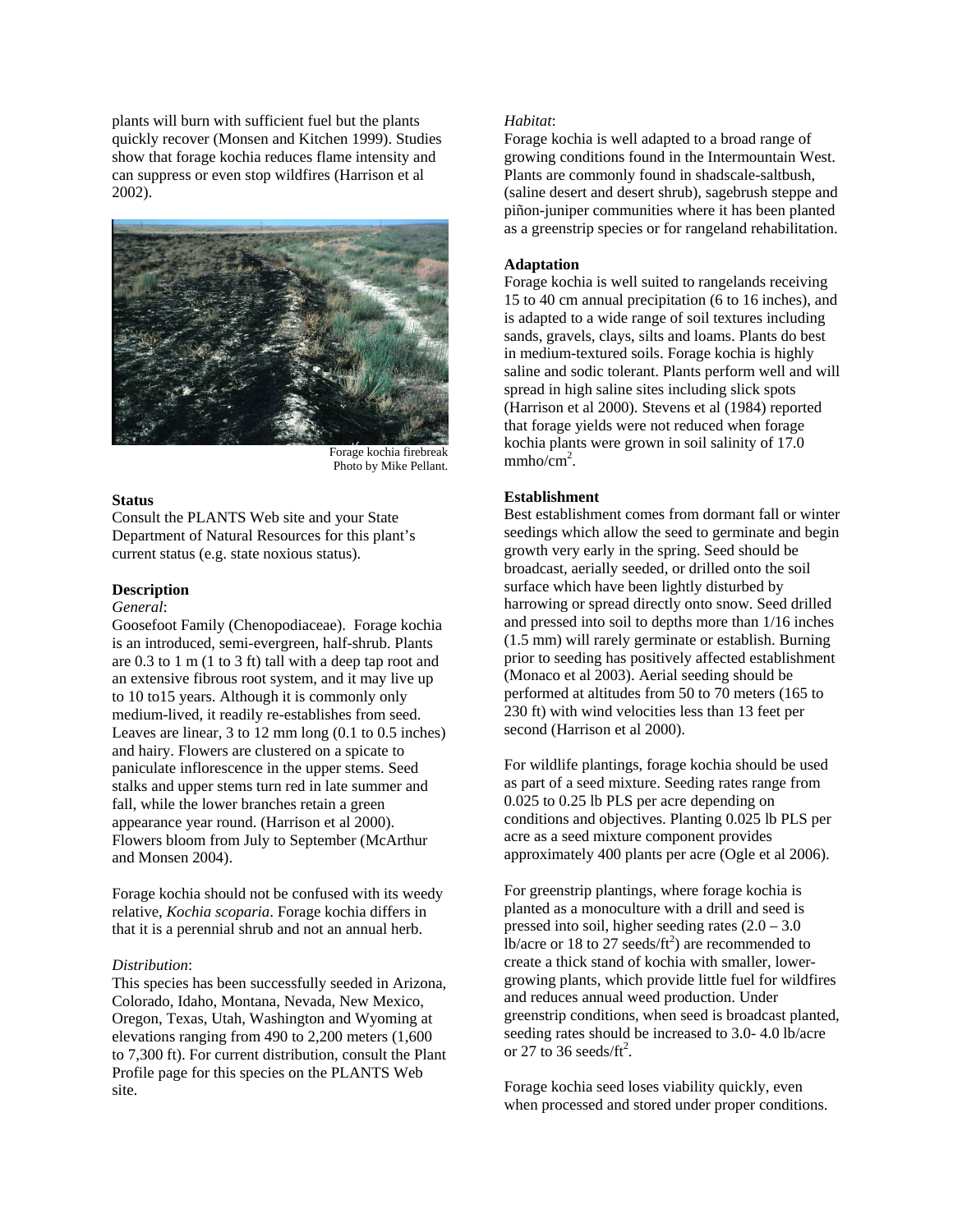Always use current year's seed that has received a recent germination test to ensure the best chances for establishment success.

#### **Management**

Forage kochia can be used as year-round forage under proper management. Spring grazing can be more detrimental to forage production than fall or winter grazing; however, it is rarely grazed during the spring when green grass is available. The earliest grazing occurs in late June to mid July when the grasses have gone dormant. Its "preference" increases throughout the summer and early fall. Plants grazed to less than two inches will show reduced growth the following year. In one study in Box Elder County, Utah, forage yields ranged from 500 to 700 lbs per acre (ZoBell et all 2004).

#### **Pests and Potential Problems**

Although forage kochia does not appear to be affected by insect pests, it may serve as a host for lygus bugs (Harrison et al 2000).

# **Environmental Concerns**

There is concern that forage kochia could become invasive similar to the herbaceous kochia, *K. scoparia*, but this is mostly unwarranted. Studies indicate that plants will spread under favorable conditions into bare or disturbed sites where competition is limited. Forage kochia competes with and establishes readily into sites dominated by annual weeds, but it does not seem to reduce the density of stands of established perennials. Spread of forage kochia has been found to be related to the following: soil disturbance, predominant wind direction, lack of vegetative competition and open space near established plants (Harrison, 2000).

One source of concern is its ability to invade slick spot communities in southern Idaho. These sites are habitat for the state-listed sensitive species, slickspot peppergrass (*Lepidium papilliferum*) (Pellant 2004).

It has been shown that forage kochia is only distantly related to annual kochia and Grey Molly (*Kochia americana*), and will not hybridize with either species (Lee et al 2005).

#### **Weediness**

This plant may become weedy or invasive in some regions or habitats and may displace desirable vegetation if not properly managed. Consult your local NRCS Field Office, Cooperative Extension Service office, state natural resource, or state agriculture department regarding its status and use. Weed information is also available from the

PLANTS Web site at plants.usda.gov. Consult the Related Web Sites on the Plant Profile for this species for further information.

#### **Control**

Forage kochia can be effectively controlled with 2,4-D (Harrison et al 2000). Contact your local agricultural extension specialist or county weed specialist to determine the best control methods in your area and how to use it safely. Always read and follow label and safety instructions for each chemical control method. Trade names and control measures appear in this document only to provide specific information. USDA NRCS does not guarantee or warranty the products and control methods named, and other products may be equally effective.

#### **Seeds and Plant Production**

Seed production fields should be planted at a rate of 1.5 lb PLS per acre or planted with transplants with 12 inch in-row plant spacing and three feet betweenrow spacing (Harrison et al 2000; Cornforth et al 2001). Seed production fields produce between 400 and 600 pounds per acre of clean seed (Cornforth et al 2001). Stevens et al 1984 reported production as high as 1500 pounds per acre during one production year, however seed production rates this high should not be expected under normal circumstances.

Seed requires hard fall frost before it will mature. Seed fields in areas with a tendency to early to mid fall snowfall have resulted in complete seed production failure because the snow caused seed to drop before seed harvest could occur. Seed production begins to decline after plants are approximately 5 to 6 years old.

There are an estimated 395,000 PLS per pound. (Koch & Asay 2001; Harrison et al 2000). Seed needs to be dried to less than 7 percent moisture and stored in cool, dry conditions, 36 to 50º F (2.2 to 10º C).

# **Cultivars, Improved, and Selected Materials (and area of origin)**

'Immigrant' forage kochia was released in 1984 by the USDA Forest Service, USDA Natural Resources Conservation Service, Utah Division of Wildlife Resources and the Idaho, Nevada, Oregon and Utah Agriculture Experiment Stations. The original collection was from the Stravopol Botanical Gardens, USSR, in May 1966. Immigrant was released for use as forage and soil erosion control on rangelands in the Intermountain West (Stevens et al 1984). Breeder and Foundation seed is maintained by Utah Crop Improvement Association.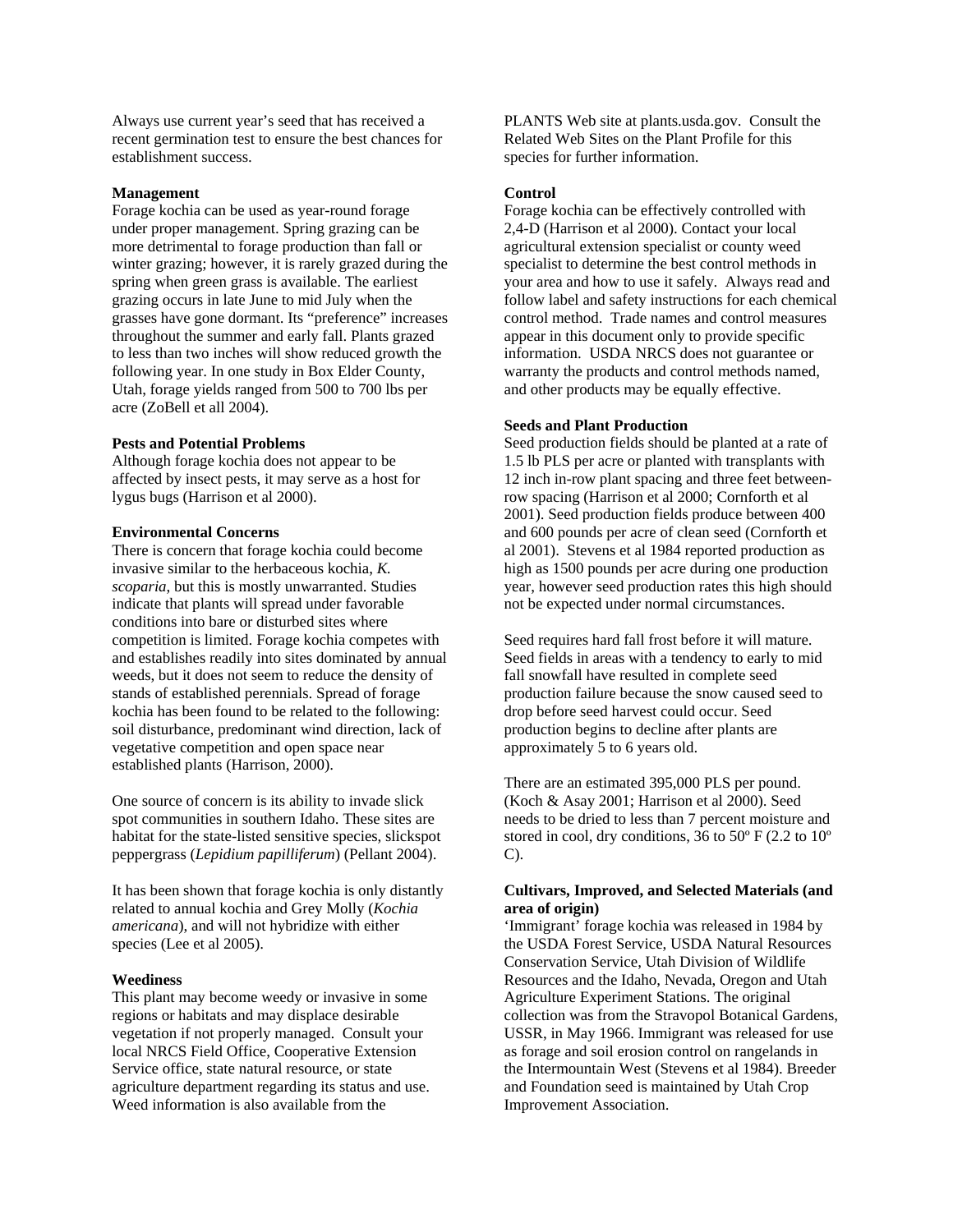Use of 'Immigrant' forage kochia for winter grazing is limited due to the plant's fairly low stature. Currently numerous accessions collected by USDA Agricultural Research Service (ARS) are being evaluated by the ARS and Utah State University to identify ecotypes of taller plants with forage extending above snow levels (Harrison et al 2000).

Contact your local Natural Resources Conservation Service office for more information. Look in the phone book under, "United States Government". The Natural Resources Conservation Service will be listed under the subheading "Department of Agriculture."

#### **References**

Cornforth, B., L. St. John and D.G. Ogle. 2001. Technical Note 14: Seed production standards for conservation plants in the Intermountain West. USDA-NRCS, Boise, ID. 13 p.

Harrison, R.D., N.J. Chatterton, B.L.Waldron, B.W. Davenport, A.J. Palazzo, W.H. Horton and K.H. Asay. 2000. Forage kochia-its compatibility and potential aggressiveness on intermountain rangelands. Utah Agricultural Experiment Station. Utah State University. Research Report 162. 66 p.

Harrison, R.D., B.L. Waldron, K.B. Jensen, R. Page, T.A. Monaco, W.H. Horton and A.J. Palazzo. 2002. Forage kochia helps fight range fires. Rangelands  $24(5): 3-7.$ 

Koch, D.W. and W. Asay. 2001. Forage kochia-a forage with fall and winter grazing potential. University of Wyoming Cooperative Extension Service. B-1122.5. 4p.

Lee, B.S., M.Y. Kim, R.R.-C. Wang, and B.L. Waldron. 2005. Relationships among 3 *Kochia* species based on PCR-generated molecular sequences and molecular cytogenetics. Genome. 48:1104-1115.)

McArthur, E.D. and S.B. Monsen. 2004. Chenopod Shrubs. In: S.B. Monsen, R. Stevens, and N.L. Shaw [compilers]. Restoring western ranges and wildlands. Fort Collins, CO: USDA Forest Service, Rocky Mountain Research Station. General Technical Report RMRS-GTR-136-vol-2. p. 467-491.

Monaco, T.A. 2004. Photosynthesis and water relations of the salt desert shrub *Kochia prostrata*. p. 19-21. *In:* Proceedings-Forage Kochia Workshop and Tour. 9-10 Nov 2004. Logan, UT. URL: http://www.advs.usu.edu/people/dzobell/Forage%20

Kochia%20Proceedings/ (accessed 10 Feb 2006). Utah State University.

Monaco, T.A. 2006. Personal communication. 10 February 2006.

Monaco, T.A., B.L. Waldron, R.L. Newhall and W.H. Horton. 2003. Re-establishing perennial vegetation in cheatgrass monocultures-planting prostrate kochia in 'greenstrips' may be a viable option to decrease cheatgrass dominance. Rangelands 25(2): 26.29.

Monsen, S.B. 1994. Selection of plants for fire suppression on semi-arid sites. p. 363-373. *In:* S.B. Monsen and S.G. Kitchen (comps.). Proceedings-Symposium on ecology and management of annual rangelands. 18-21 May 1992. Boise, ID. Gen. Tech. Rep. INT-GTR-313. USDA Forest Service, Intermountain Research Station, Ogden, UT. 351 p.

Monsen, S.B. and S.G. Kitchen. 1999. Variation in burning tolerance among forage kochia accessions. p. 92-100. *In:* Cooperative research studies 1989-1998. USDA Forest Service, Rocky Mountain Research Station, Shrub Sciences Lab., Provo, UT. Report submitted to U.S. Dept. of Interior, Intermountain Greenstripping Program. Boise, ID. 285 p.

Ogle, D. G., L. St. John, M. Stannard and L. Holzworth. 2006. Technical Note 24: Grass, grasslike, forb, legume, and woody species for the intermountain west. USDA-NRCS, Boise, ID. 42p.

Pellant, M. 1994. History and applications of the intermountain greenstripping program. p. 63-68*. In:* S.B. Monsen and S.G. Kitchen (comps.). Proceedings-Symposium on ecology and management of annual rangelands. 18-21 May 1992. Boise, ID. Gen. Tech. Rep. INT-GTR-313. USDA Forest Service, Intermountain Research Station, Ogden, UT. 351 p.

Pellant, M. 2004. Greenstripping with forage kochia. p. 52-56. *In:* Proceedings-Forage Kochia Workshop and Tour. 9-10 Nov 2004. Logan, UT. URL: http://www.advs.usu.edu/people/dzobell/Forage%20 Kochia%20Proceedings/ (accessed 10 Feb 2006). Utah State University.

Pyankov, V.I., E.G. Artyusheva, G.E. Edwards, C.C. Black Jr. and P.S. Soltis. 2001. Phylogenetic analysis of tribe Salsoleae (*Chenopodiaceae*) based on ribosomal ITS sequences: Implications for the evolution of photosynthesis types. American Journal of Botany 88:1189-1198.